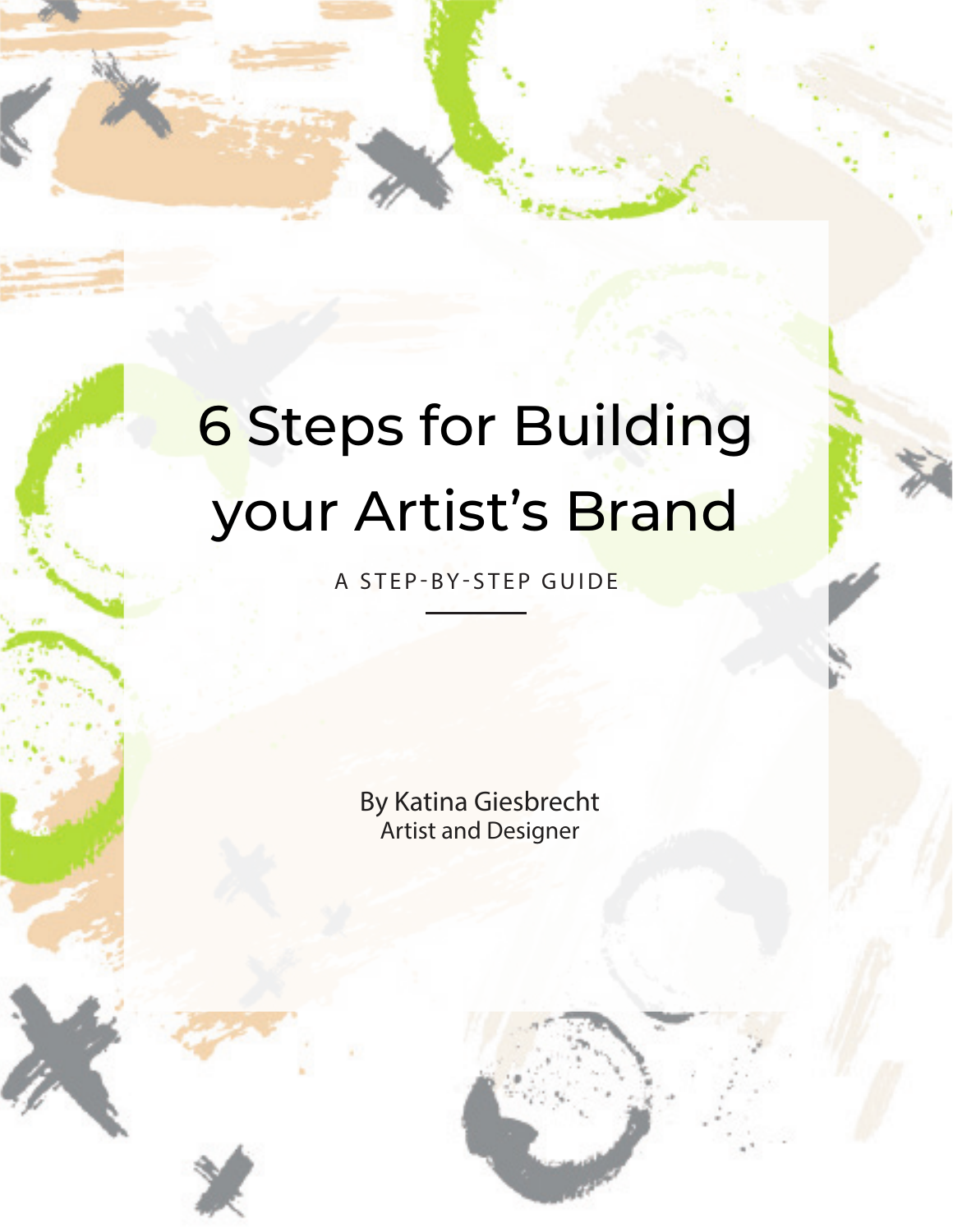STEPS TO BUILD YOUR ARTIST'S BRAND

## Welcome

## IN A MEDIA-SATURATED CULTURE, HOW CAN YOU MAKE YOUR ART STAND OUT?

Today more than ever, artists need the help of branding to help get their work noticed. Between print advertising, on-line advertising and social media images, the average person sees between 4,000—10,000 images a day. How can your work stand out and get noticed in this modern environment?

But there is good news! Many of those images and brands do not stand out.

With a thought out brand strategy in place, artists can make an impression and stand out in the crowd! Having a strong brand attracts eyeballs to your art, which leads to fans of your art, which can lead to sales.

Using a combination of core values, messaging and powerful visuals, artists can develop their brand to make a compelling on-line impact. This step by step guide will get you started with a game plan to immediately build your artist's brand.

As you work through this guide you are building your brand. Be sure to take your time as you consider your art business in a new way.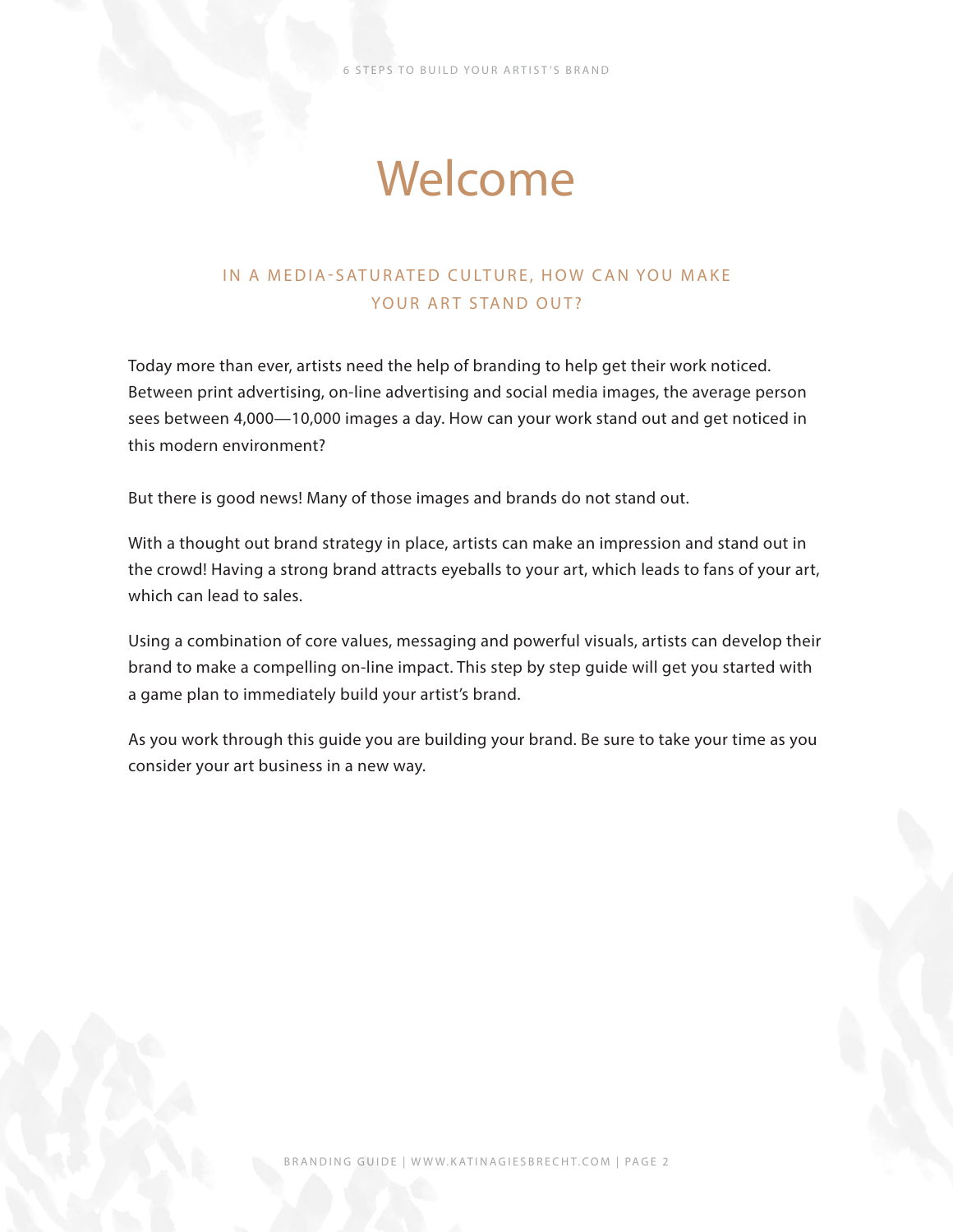#### STEP ONE: IDENTIFY YOUR VALUES NOTES

- $\Box$  Establishing the goals and values of your creative work is the foundation of your brand.
- $\Box$  What are your goals for your creative work? What are your goals for your creative business?
- $\Box$  Some examples of values include the following (but the list is endless):
	- fearlessness
	- bravery
	- having a strong community
	- authenticity
	- creativity
	- curiosity
	- gratefulness
	- fun
	- honesty
	- inventiveness
	- passion
	- playfulness
	- vision
- $\Box$  Write down 5-10 values that you identity with, then narrow down the list to the top 2–3.

BRANDING GUIDE | WWW.KATINAGIESBRECHT.COM | PAGE 3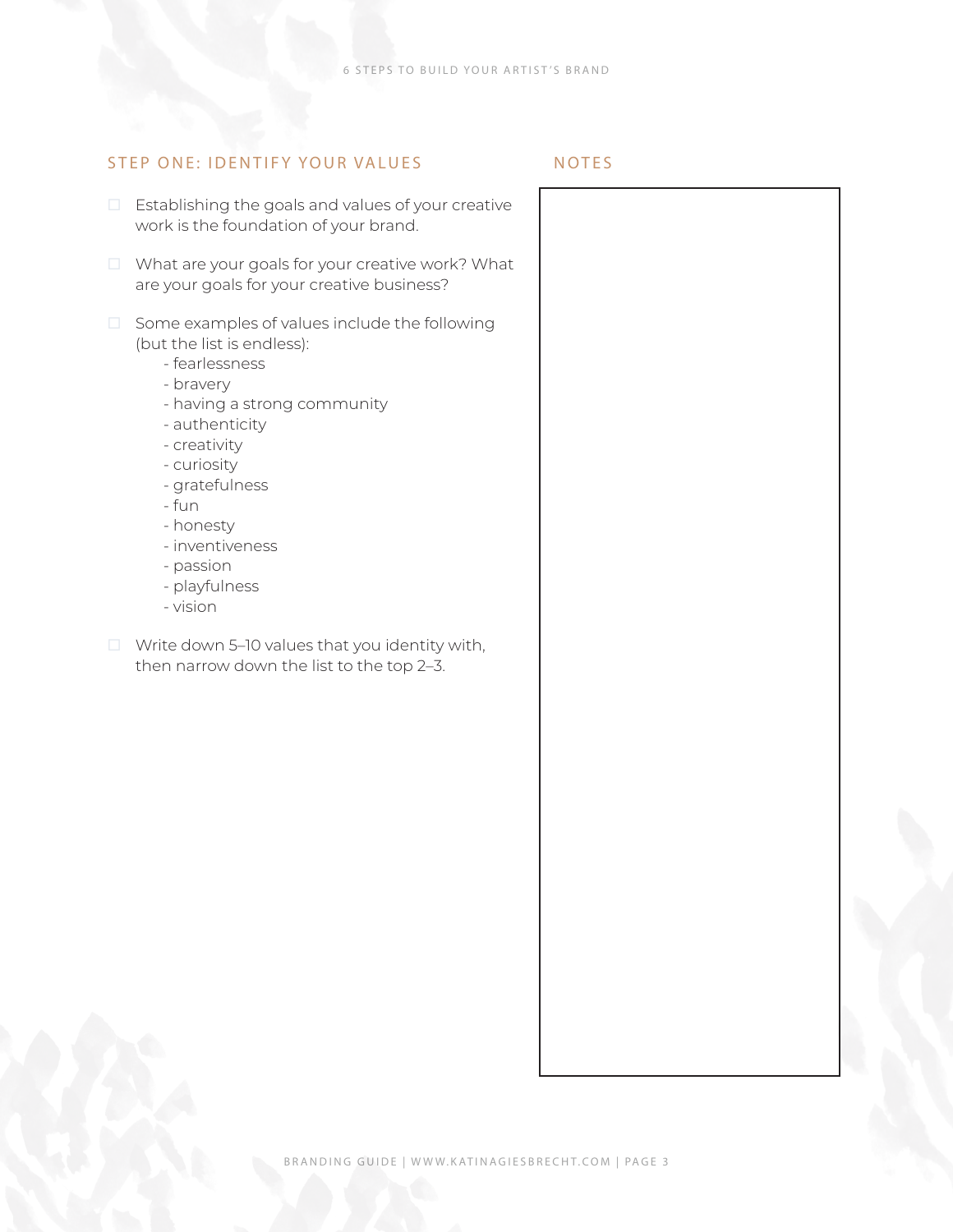## NOTES STEP TWO: DEVELOP A LOGO AND COLOUR SCHEME

- $\Box$  A logo is a symbol that will represent your art business. Consider creating a wordmark instead of a logo (wordmark: your name in a distinctive font. For example: the Nike swoosh is a logo while Fedex is a wordmark).
- $\Box$  Sketch out ideas incorporating your name or business name.

Tip: canva.com is a great, free, online tool to create a digital version of your logo.

 $\Box$  Choosing colours: the human eye can see 14 million colours. With that many options where do you start?

Review your values and consider what you want your brand to say about your art. For instance if you value playfulness and passion consider a triadic colour scheme in primary colours. However if your art is more peaceful and tranquility look to an analogous colour scheme in serene colours.

Tip: coolors.co and color.adobe. com are great free on-line colour scheme generators.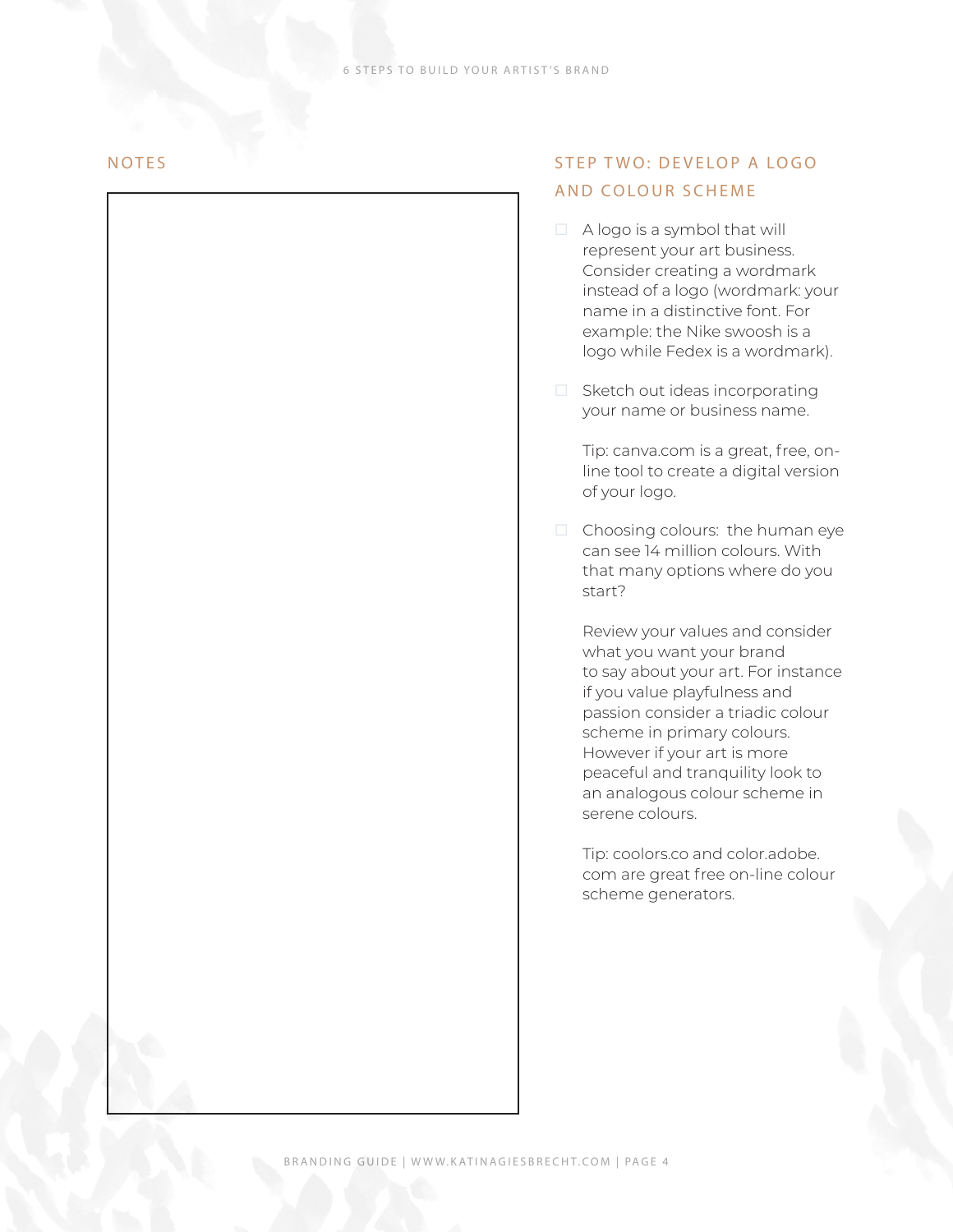#### NOTES

## STEP THREE: DEVELOP YOUR BRAND VOICE

 $\Box$  Brand voice is the tone in which you communicate. Typically there is a single brand voice but with different nuances.

### EXAMPLES OF VOICE

- **Friendly**
- $\Box$  Serious
- **Professional**
- □ Sarcastic
- Playful
- $\Box$  Fill in the blanks to help identify your brand voice: Because I value \_\_\_\_\_\_\_\_\_\_\_\_\_\_ my brand voice will be \_\_\_\_\_\_\_\_\_\_\_\_\_\_.

Tip: Defining the values of your art business will help inform your brand voice.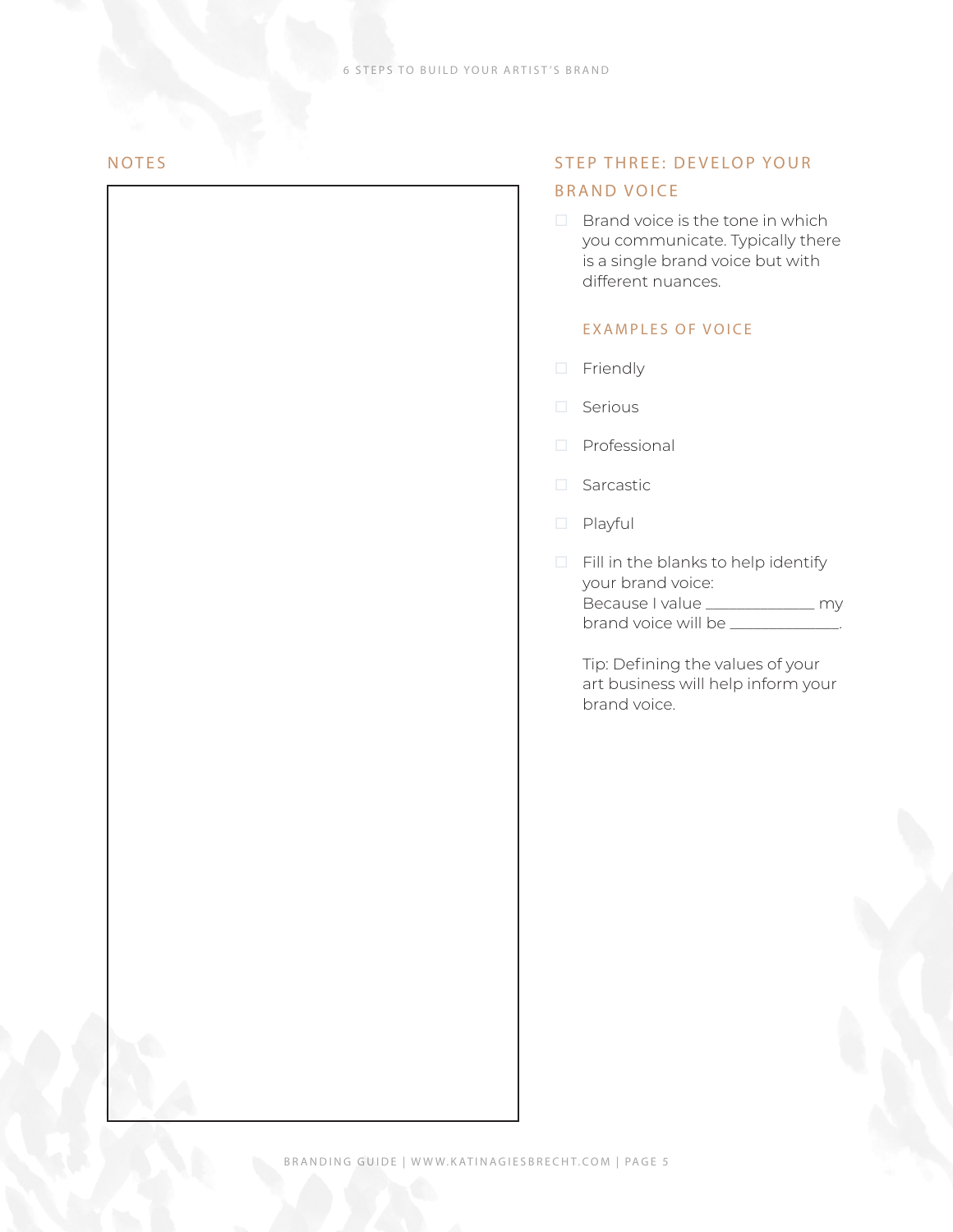#### STEP FOUR: DEFINE YOUR IMAGING METHOD NOTES

- $\Box$  Decide how you want to photograph your artwork so you can share it with the world.
- $\Box$  This element of your brand is about presenting your art in a consistent way. Perfecting your method may be more difficult especially if your art practice is comprised of different mediums.

#### Possible imaging methods:

- aerial view
- straight on
- funky angle
- staged with art materials or other objects
- □ Write down 2–3 photographing methods you plan to use to capture and share your work.
- Always strive for consistent, professional looking art imagery

Tip: For good looking imagery ensure that your photos are:

- well lit
- properly exposed
- sharply focused

- well staged and without distractions (crop out anything distracting)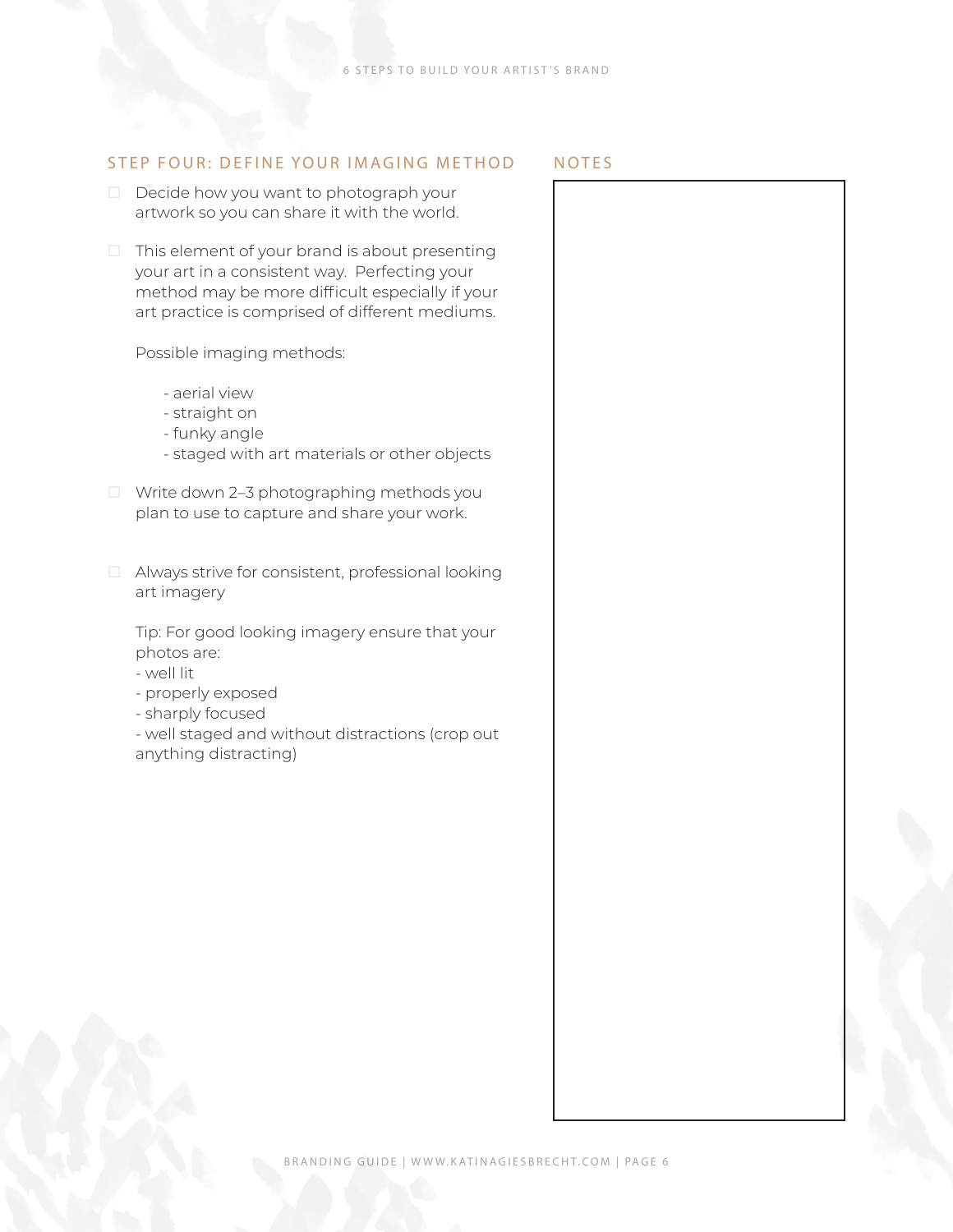#### STEP FIVE: WEBSITE NOTES

- $\Box$  A website dedicated to your art with your own domain name and is the best way to fully communicate your brand. A website gives you complete control of all the visual elements and is the best way to present your art brand to the world.
- $\Box$  Although you can apply your brand touch points across your social media channels, you are always working within that platform's constraints.
- $\Box$  Your website should state who you are and what your art work is all about.
- □ When planning your website, consider what you want visitors to do while there:
	- learn more about you?
	- learn more about your artwork?
	- buy your work?
	- take one of your classes?
- $\Box$  Write down 1–3 top reasons people will visit your website.
- $\Box$  What can you do to make the best experieince for vistors to your site? Use your answers shape the look and function of your site.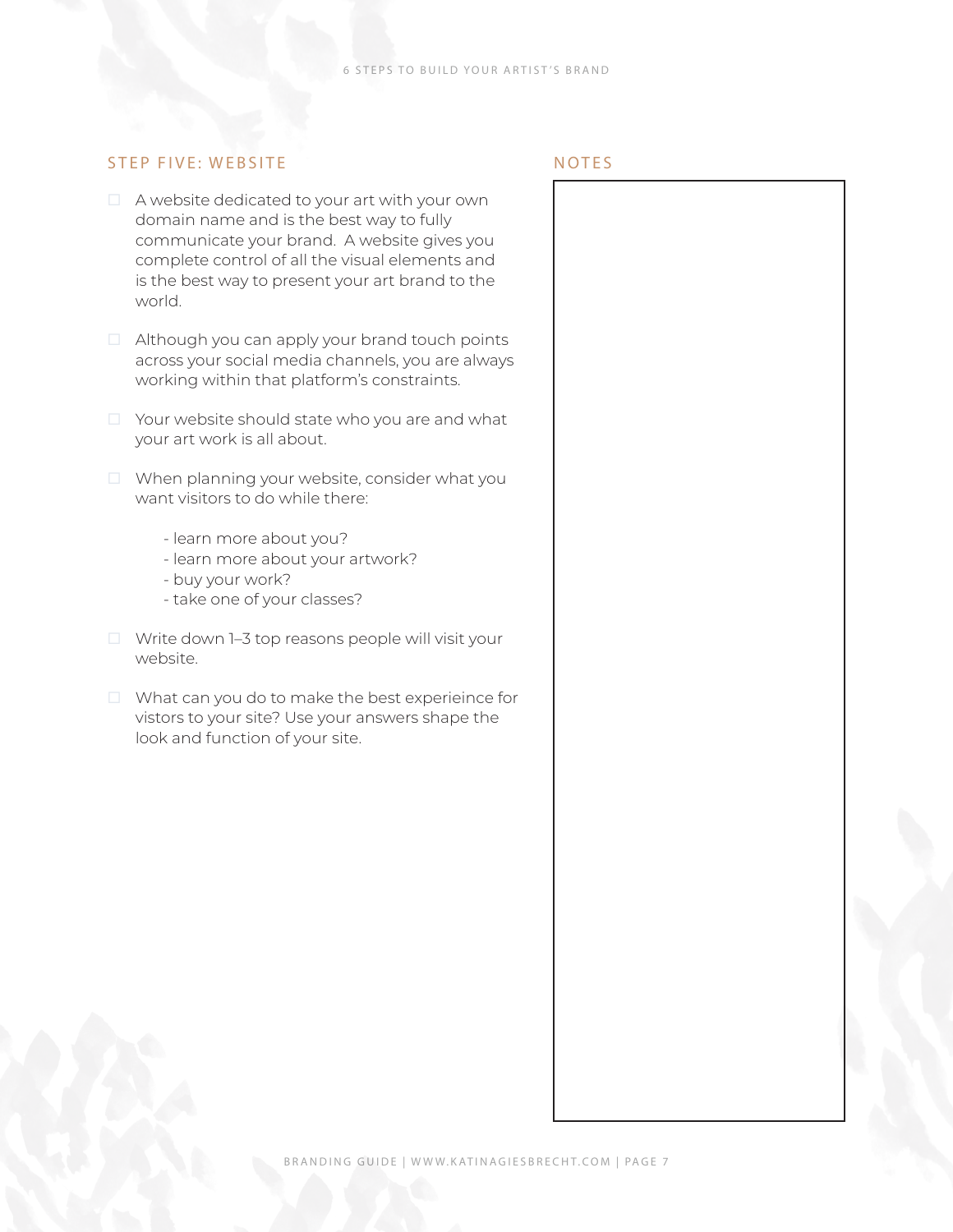#### STEP SIX: CREATE A DOCUMENT NOTES

- $\Box$  Now that you have steps 1–5 completed, it is time to bring everything together in one document called your brand style guide.
- $\Box$  Use your brand style guide to record your art business values, your logo and colour scheme, the tone of your brand voice, your imagery style and the goals of your website.
- $\Box$  Refer to your brand style guide offen as it contains your defined direction.
- □ You can create your guide in Microsoft Word, Google Doc or even on paper. Try to keep it to a single page for ease of use.